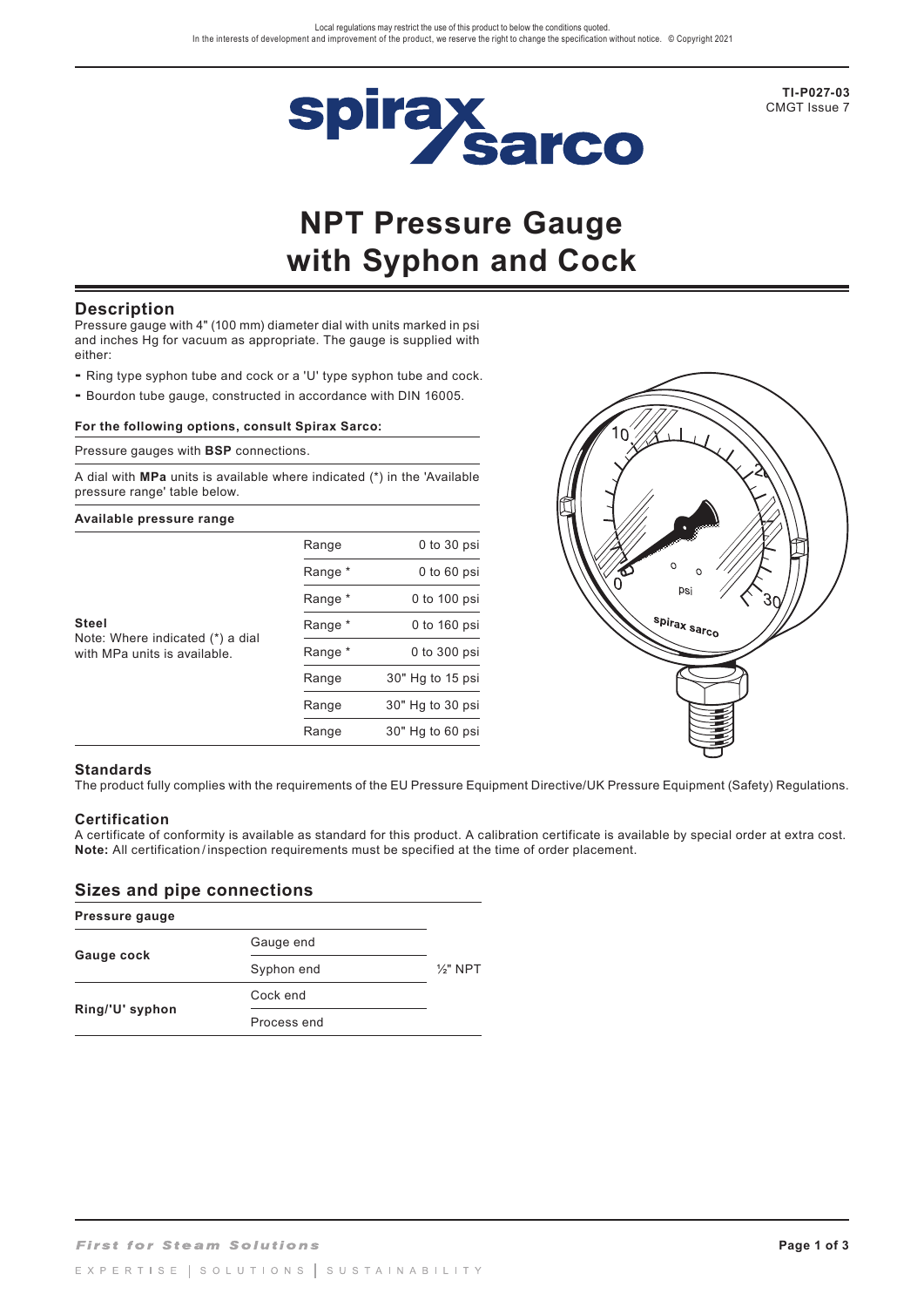### **Materials**

| Part                |              | <b>Material</b>                     |
|---------------------|--------------|-------------------------------------|
|                     | Case         | Pressed steel                       |
| Gauge               | Glass        | Snap fit perspex                    |
|                     | Bourdon tube | CuSh 8 (92% Cu 8% Zn)               |
| Ring and 'U' syphon |              | Mild steel tube BS 1387 heavy grade |
|                     | Body         | <b>Brass</b>                        |
| Gauge cock          | Handle       | Phenolic                            |

# **Pressure/temperature limits**

| Maximum design conditions | Full scale reading                                                                                                                                                                               |                |          |  |  |  |  |  |
|---------------------------|--------------------------------------------------------------------------------------------------------------------------------------------------------------------------------------------------|----------------|----------|--|--|--|--|--|
| <b>PMA</b>                | Maximum allowable pressure                                                                                                                                                                       |                |          |  |  |  |  |  |
| TMA                       | Maximum allowable temperature                                                                                                                                                                    |                |          |  |  |  |  |  |
|                           | <b>Note:</b> Either a 'U' or a ring syphon must be fitted to achieve this.                                                                                                                       |                |          |  |  |  |  |  |
|                           | Minimum allowable temperature                                                                                                                                                                    |                | $-40 °C$ |  |  |  |  |  |
| <b>PMO</b>                | Maximum operating pressure                                                                                                                                                                       | Range <b>t</b> | 15 psi   |  |  |  |  |  |
|                           | Please note:                                                                                                                                                                                     | Range <b>t</b> | 30 psi   |  |  |  |  |  |
|                           | 1. Where indicated (†) these units are available as compound gauges down to full vacuum.<br>2. For compressed air and steam services the maximum operating pressure for this product is 300 psi. | Range †        | 60 psi   |  |  |  |  |  |
|                           |                                                                                                                                                                                                  | Range          | 100 psi  |  |  |  |  |  |
|                           |                                                                                                                                                                                                  | Range          | 160 psi  |  |  |  |  |  |
|                           |                                                                                                                                                                                                  | Range          | 300 psi  |  |  |  |  |  |
| TMO                       | Maximum operating temperature                                                                                                                                                                    |                | 50 °C    |  |  |  |  |  |

# **Dimensions/weights (approximate) in mm and kg**

|     |    |     | Gauge  |        | <b>Ring syphon</b> |        |    |     |        |      | 'U' syphon |    |        |        |      |
|-----|----|-----|--------|--------|--------------------|--------|----|-----|--------|------|------------|----|--------|--------|------|
|     |    |     |        |        |                    | Weight |    |     |        |      |            |    | Weight |        |      |
| Α   | в  | C.  | D      | Weight | E                  | F      | G  | - H | Syphon | Cock | J          | K  | L.     | Syphon | Cock |
| 100 | 29 | 132 | 22 A/F | 0.43   | 390                | 66     | 89 | 100 | 1.07   | 0.23 | 216        | 92 | 175    | 0.90   | 0.23 |